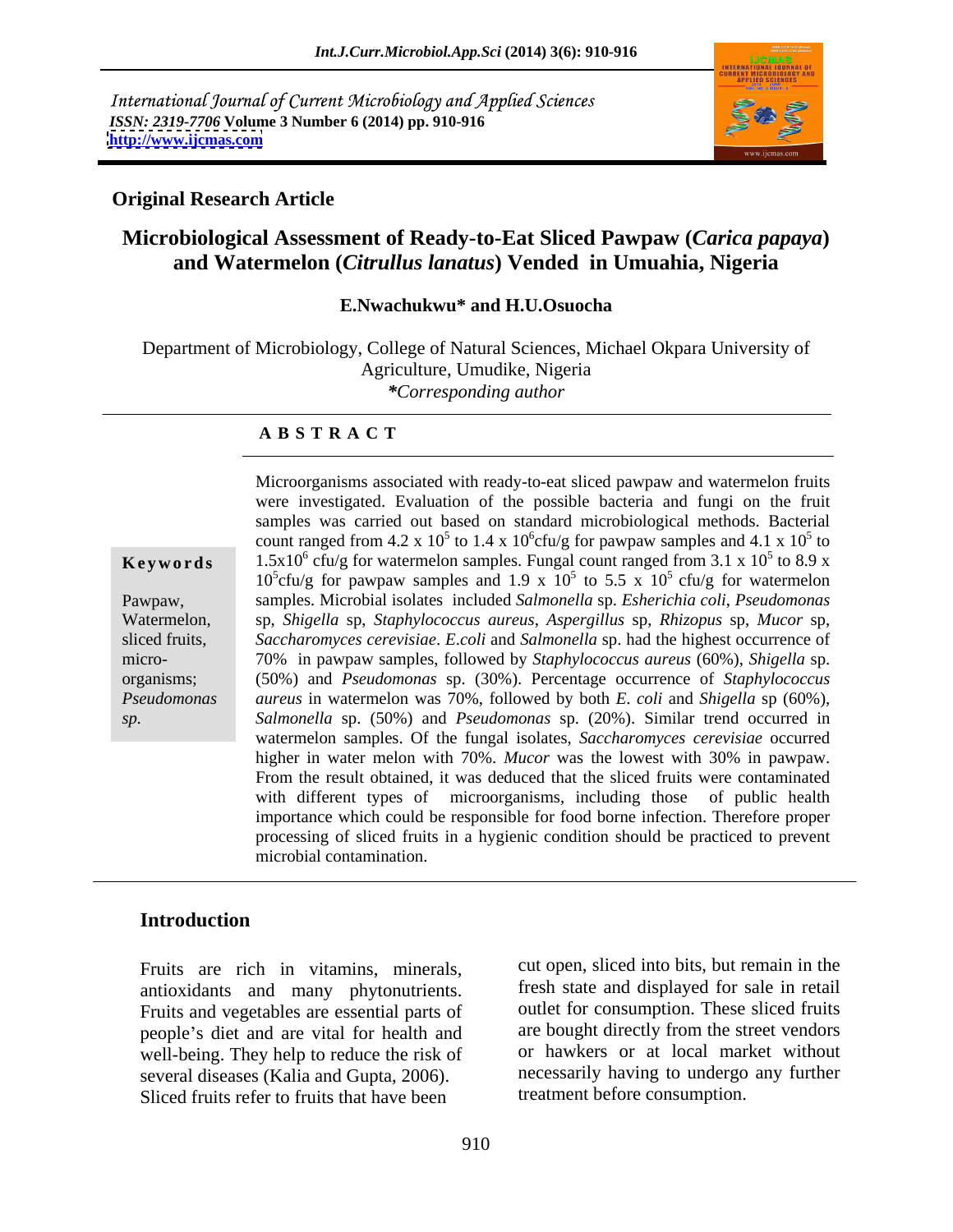Consumption of sliced fruits has been on Campylobacter sp, and Escherichia coli the increase since they are easily can contaminate sliced fruits through accessible, convenient and most especially cheaper than the whole fruit (Nwachukwu water (Fredlund *et al.,* 1987; Beuchat *et al.,* 2008). Sliced fruits are commonly processed and sold by unlicensed vendors with poor educational levels and untrained Most fungi sp are known to be common in food hygiene (Muinde and Kuria 2005; Barro *et al*., 2006, Barro *et al*., 2007). their occurrence is not out of order Vended fruits have been on the increase (Aboloma, 2008). Some of the fungi are in many developing countries due to lack hnown to be spore formers and thus can of formal jobs for the working age groups. easily contaminate sliced fruits. Fungi Sales of sliced fruits can contribute such as Rhizopus Stolonifer, significant income for households and at *Saccharomyces cerevisiae, Aspergillus*  the same time providing a source of *niger , Aspergillus flavus*, *Cephalosporium* inexpensive nutritious meal (Mosupye and Von Holy 1999). from sliced fruits sold in various parts of

Outbreak of illness caused by consumption therefore, is to evaluate the of fruits had been reported (Abdul-Raouf microbiological quality of vended ready to *et al*., 1993; Bean and Griffin 1996). The eat sliced pawpaw and water melon fruits. increase in consumption of sliced fruits has been linked with a parallel increase in **Materials and Methods** food borne illness (Mensah *et al*., 1999; Estrada-Garcia *et al.,* 2004). Fruit produce is known to carry a natural non pathogenic micro flora, and have an epidermal layer of cells which provides a barrier for penetration of microorganisms. Cutting and slicing can eliminate the samples were placed in sterile plastic bags protections and microbes can invade the internal tissue (Barro *et al*., 2007). Unsanitary processing and preservative samples were<br>methods could increase the possibilities of of collection. methods could increase the possibilities of contamination. Open display of street food produce encourages sporadic visits by flies, cockroaches, rodents and dust (Bryan microorganisms *et al*., 1992). Comparison of siles from the best campy observe sp, and *Escherichia* spin Form and one comparison of the space and one colicinates accessible, contain the space of the space of the space of the space of the space of the s

Poorly processed street vended produce and pawpaw samples was obtained (using have been identified as an important cause a sterile knife and wearing sterile of death in developing countries (Mensah disposable hand gloves) and transferred *et al.,* 2002). Bacteria causing into 9 ml of distilled water in a glass gastroenteritis can contaminate the sliced produce, thus exposing consumers to greater risk (Jolaoso *et al.,* 2010). Bacteria was done by transferring 1ml into 9 ml of

contact with sewage and contaminated 1995; Gayler *et al*., 1995).

environmental contaminants. Therefore such as *Rhizopus Stolonifer,* and *Penicillium* have been earlier isolated the country The objective of this study, therefore, is to evaluate the

# **Materials and Methods**

# **Sample Collection**

Fifty of each of sliced pawpaw and water melon samples were purchased randomly from vendors in Umuahia, Nigeria. The in ice crystal packed box and transported immediately to the laboratory. The samples were analysed within two hours of collection.

### **Enumeration and identification of microorganisms**

One gram from each of the water melon beaker. The beaker was shaken thoroughly. Serial dilution of the solution distilled water. From the appropriate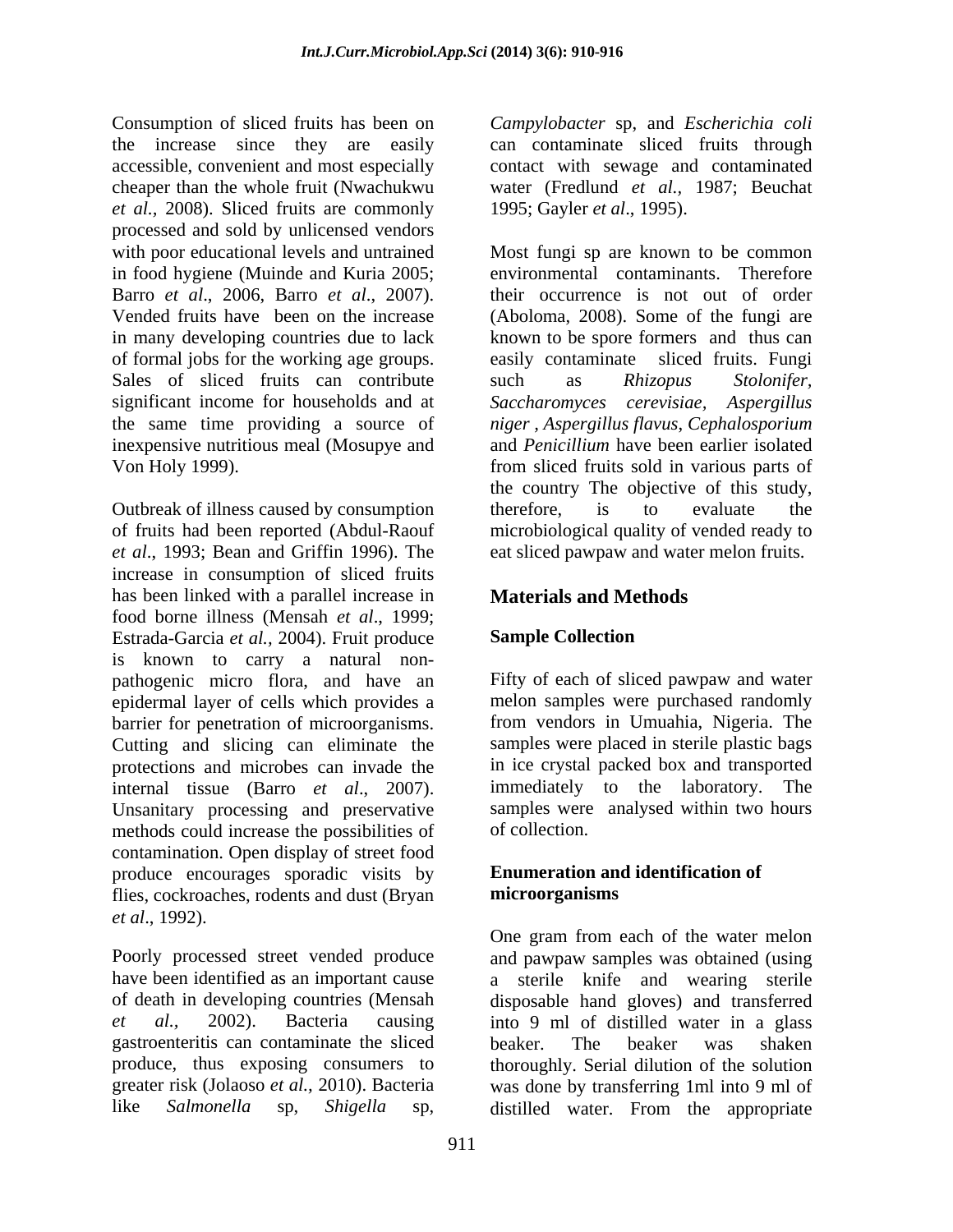media using the spread plate technique. Nutrient agar, Eosin methylene blue agar count for water melon samples ranged (EMB), Salmonelle Shigella agar (SSA) from 4.1 x  $10^5 - 1.5$  x  $10^6$ cfu/g, and 1.9 x were used for bacterial enumeration and  $10^5 - 5.5 \times 10^5$  cfu/g respectively (Table 2) identification while Sabouraud dextrose Percentage occurrence of bacterial isolates agar (SDA) was used for fungi. Each in pawpaw is shown in Table 3. *E*. *coli* and inoculated sample was in duplicates and Salmonella occurrence was 70% each, the plates were incubated for 24 to 48 followed by *Staphylococcus aureus* (60%), hours at 37 C for bacterial growth, and 72 *Shigella* sp. (50%) and *Pseudomonas* sp. hours at  $25^{\circ}$ C for fungal growth on SDA  $(30\%)$ . Percentage occurrence of plate. Thereafter, the plates were examined *Staphylococcus aureus* in water melon was for growth and the colonies counted and 70%, followed by both *E*. *coli* and *Shigella* recorded as cfu/g. The morphological and microscopic features of the colonies were also noted. Gram stain reaction, motility identification of bacteria (Cheesbrough, ranged from 30% - 60% and 40 - 70%

Bacteria and fungi count for pawpaw samples ranged from 4.2 x  $10^5 - 1.4 \times 10^6$  $\frac{5}{1.4}$   $\frac{10^6}{10^6}$  $1.4 \times 10^6$  $6\,$ 

dilution, 0.1ml was plated onto different cfu/g, and 3.1 x  $10^5$  - 8.9 x  $10^5$  cfu/g  $^{\circ}$ C for fungal growth on SDA (30%). Percentage occurrence of  $-8.9 \times 10^5 \text{ cftu/g}$  $5 \text{ of } \alpha$ cfu/g respectively (Table 1). Bacteria and fungi  $6\text{cm/s}$  and  $1.0 \text{ y}$ cfu/g, and  $1.9 \text{ x}$ *Salmonella* occurrence was 70% each, (30%). Percentage occurrence of sp (60%), *Salmonella* sp. (50%) and *Pseudomonas* sp. (20%) (Table 4).

test and biochemical (catalase, coagulase, Tables 5 and 6 showed the percentage oxidase, indole production, sugar occurrence of fungal isolates in both fermentation) were performed for pawpaw and water melon samples which 2002). respectively. Tables 7 and 8 showed the **Results and Discussion** samples. *Staphylococcus aureus* and *E*. ranged from  $30\%$  -  $60\%$  and  $40 - 70\%$ distribution of the isolates in the fruit *coli* are higher (65%) in both pawpaw and water melon samples.

| Locations | Bacterial count(cfu/g) | Fungal count( $cfu/g$ )           |
|-----------|------------------------|-----------------------------------|
| Ahiaeke   | $1.4 \times 10^{6}$    | $3.1 \times 10^{-7}$              |
| Isigate   | $4.2 \times 10^5$      | $4.6 \times 10^{5}$               |
| Amawom    | $4.4 \times 10^5$      |                                   |
| Orieugba  | $1.1 \times 10^6$      | $5.5 \times 10^5$<br>7.2 x $10^5$ |
| Ndoro     | $9.0 \times 10^5$      | $8.9 \times 10^5$                 |

**Table.1** Total viable count of bacteria and fungi in pawpaw samples

**Table.2** Total viable counts of bacteria and fungi from Water melon samples

| Locations | Bacterial count(cfu/g) | Fungal count(cfu/g) |
|-----------|------------------------|---------------------|
| Ahiaeke   | $4.1 \times 10^5$      | $5.5 \times 10^{5}$ |
| Isigate   | $1.5 \times 10^{6}$    | $4.6 \times 10^{5}$ |
| Amawom    | $7.8 \times 10^5$      | $1.9 \times 10^5$   |
| Orieugba  | $1.3 \times 10^{6}$    | $5.0 \times 10^5$   |
| Ndoro     | $4.3 \times 10^5$      | $4.9 \times 10^{5}$ |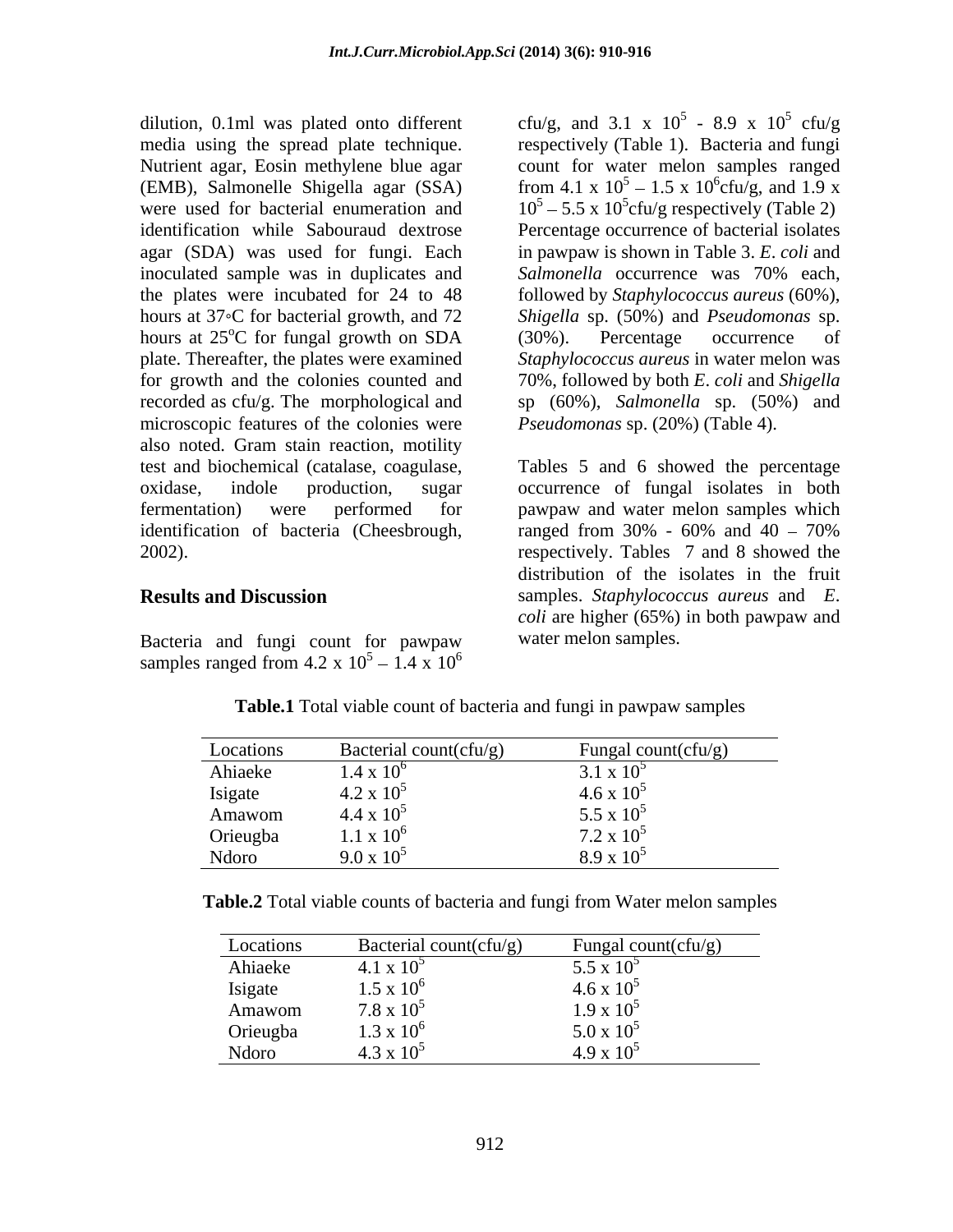#### *Int.J.Curr.Microbiol.App.Sci* **(2014) 3(6): 910-916**

| Location | E.COL | <i>Pseudomonas</i> sp | salmonella sp | <i>Shigella</i> sp | <i>S.aureus</i> |
|----------|-------|-----------------------|---------------|--------------------|-----------------|
| Ahiaeke  |       |                       |               | 10 <sup>1</sup>    | $\sim$ $\sim$   |
| Isigate  |       |                       |               | 10 <sup>1</sup>    |                 |
| Amawom   |       |                       |               |                    |                 |
| Orieugba |       |                       |               |                    |                 |
| Ndoro    |       |                       |               |                    |                 |
|          |       |                       |               |                    | VV.             |

## **Table.3** Percentage occurrence of bacterial isolates in pawpaw samples

**Table.4** Percentage occurrence of bacterial isolates in water melon samples

| Location | E.coli | Pseudomonas sp | Salmonella sp | <i>Shigella sp</i> | S.aureus |
|----------|--------|----------------|---------------|--------------------|----------|
| Ahiaeke  | ້      |                |               |                    |          |
| Isigate  |        |                |               |                    |          |
| Amawom   |        |                |               |                    |          |
| Orieugba |        |                |               |                    |          |
| Ndoro    |        |                |               |                    |          |
|          |        |                |               |                    |          |

**Table.5** Percentage occurrence of fungal isolates in pawpaw samples

| Location | $\sim$ $\sim$ $\sim$<br>Aspergillus sp | Saccharomyces | Mucor sp | <i>Rhizopus</i> sp |
|----------|----------------------------------------|---------------|----------|--------------------|
|          |                                        | cerevisiae    |          |                    |
| Ahiaeke  | 10                                     |               |          |                    |
| Isigate  |                                        |               |          |                    |
| Amawom   | 10                                     |               |          |                    |
| Orieugba |                                        |               |          |                    |
| Ndoro    |                                        |               |          |                    |
|          | -60                                    |               |          |                    |

**Table.6** Percentage occurrence of fungal isolate in water melon samples

| Location | A <i>spergillus</i> sp | Saccharomyces  | Mucor sp | <i>Rhizopus</i> sp |
|----------|------------------------|----------------|----------|--------------------|
|          |                        | cerevisiae     |          |                    |
| Ahiaeke  | ΙV                     |                |          |                    |
| Isigate  |                        |                |          |                    |
| Amawom   |                        |                |          |                    |
| Orieugba |                        |                |          |                    |
| Ndoro    |                        |                |          |                    |
|          |                        | $\cdot$ $\sim$ |          |                    |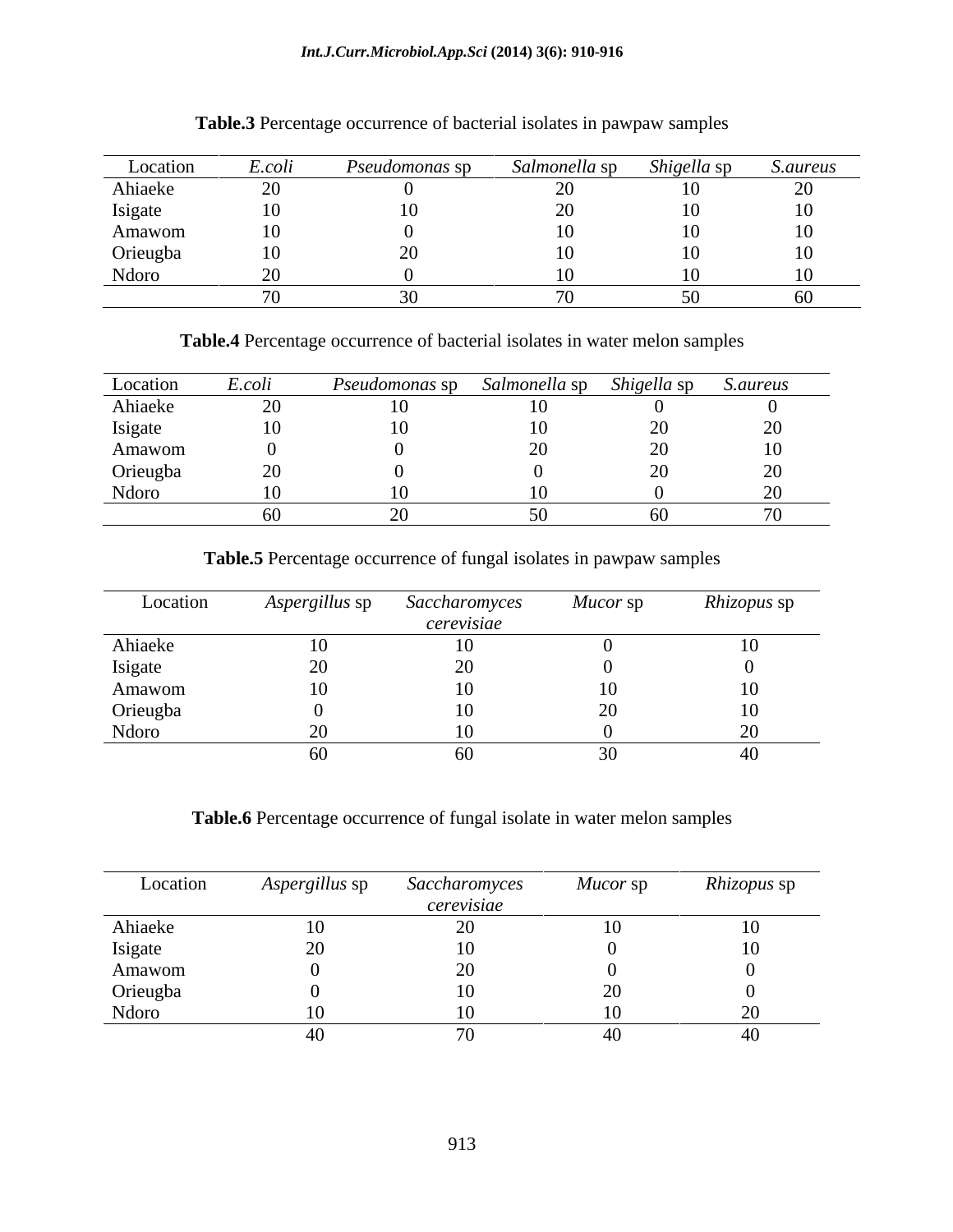| Bacterial isolates | Pawpaw $(50)$ | Watermelon (50) | Total fruits $(100)(%$ |
|--------------------|---------------|-----------------|------------------------|
| S. aureus          |               |                 | 65(65)                 |
| Salmonella sp      |               |                 | 60(60)                 |
| E. coli            |               |                 | 65 (65)                |
| Pseudomonas sp     |               |                 | 30(30)                 |
| Shigella sp        |               |                 | 55(55)                 |

**Table.7** Distribution of bacterial isolates in fruits samples

| <b>Bacterial</b> isolates | Pawpaw $(50)$ | Watermelon (50)          | Total fruits $(100)(\%)$ |
|---------------------------|---------------|--------------------------|--------------------------|
| Aspergillus sp            |               |                          | 50 (50)                  |
| Rhizopus sp               |               |                          | 40 (40)                  |
| Mucor sp                  |               |                          | 35(35)                   |
| Saccharomyces             |               | $\overline{\phantom{m}}$ | 60(60)                   |
| cerevisiae                |               |                          |                          |

**Table.8** Distribution of fungal isolates from fruit samples

Microorganisms associated with ready- to eat sliced pawpaw and water melon fruits to observe basic safety rules. Packaging were investigated. The isolates obtained materials, the use of simple facilities like included *Salmonella* sp., *Shigella* sp., wheel barrows, trays to hawk the fruits or *Pseudomonas*, *Staphylococcus aureus*, *E. coli, Aspergillus*, *Rhizopus*, *Mucor*, and *Saccharomyces cerevisiae* at various pencentages. Presence of these organisms *Staphylococcus aureus* is a normal flora of in fruits can be due to the nutritional the skin, and could have been introduced composition and available water in the through unclean hands of the vendor and fruit, which are very beneficial for the customers. *Salmonella* and *Shigella* could growth and survival of the microorganism. have been introduced from water during

The International Commission on *Salmonella* could possibly be due to fecal Microbiological Specification for Food contamination of water and hands or poor (ICMSF, 1996) stated that ready to eat personal hygiene (Little *et al*; 1998, foods with plate counts between  $0-10^3$  is  $\qquad$  Jolaoso *et al.*, 2010). *E. coli* is associated acceptable, within  $10^4$ - $10^5$  is tolerable and with fecal contamination and its presence 10<sup>8</sup> and above is unacceptable. From the poses a serious threat to public health. result obtained, the level of contamination Presence of *E. coli* in the fruit indicates can thus be tolerable based on the possibilities of secondary contamination. recommended standards. Generally the microorganisms had higher occurrence in watermelon than in pawpaw. This might sliced fruits could be the processing and be due to the fact that melon grows close rinsing water. The presence of *Salmonella* to the soil and can easily be contaminated and *E.coli* calls for concern as these with organisms from soil debris. Most of organisms are frequently associated with the organisms isolated might have been poor sanitary practices and could be

introduced due to failure of food handlers display on tables are possible sources of food contamination.

washing or by soil and flies. Presence of

The possible sources of contamination of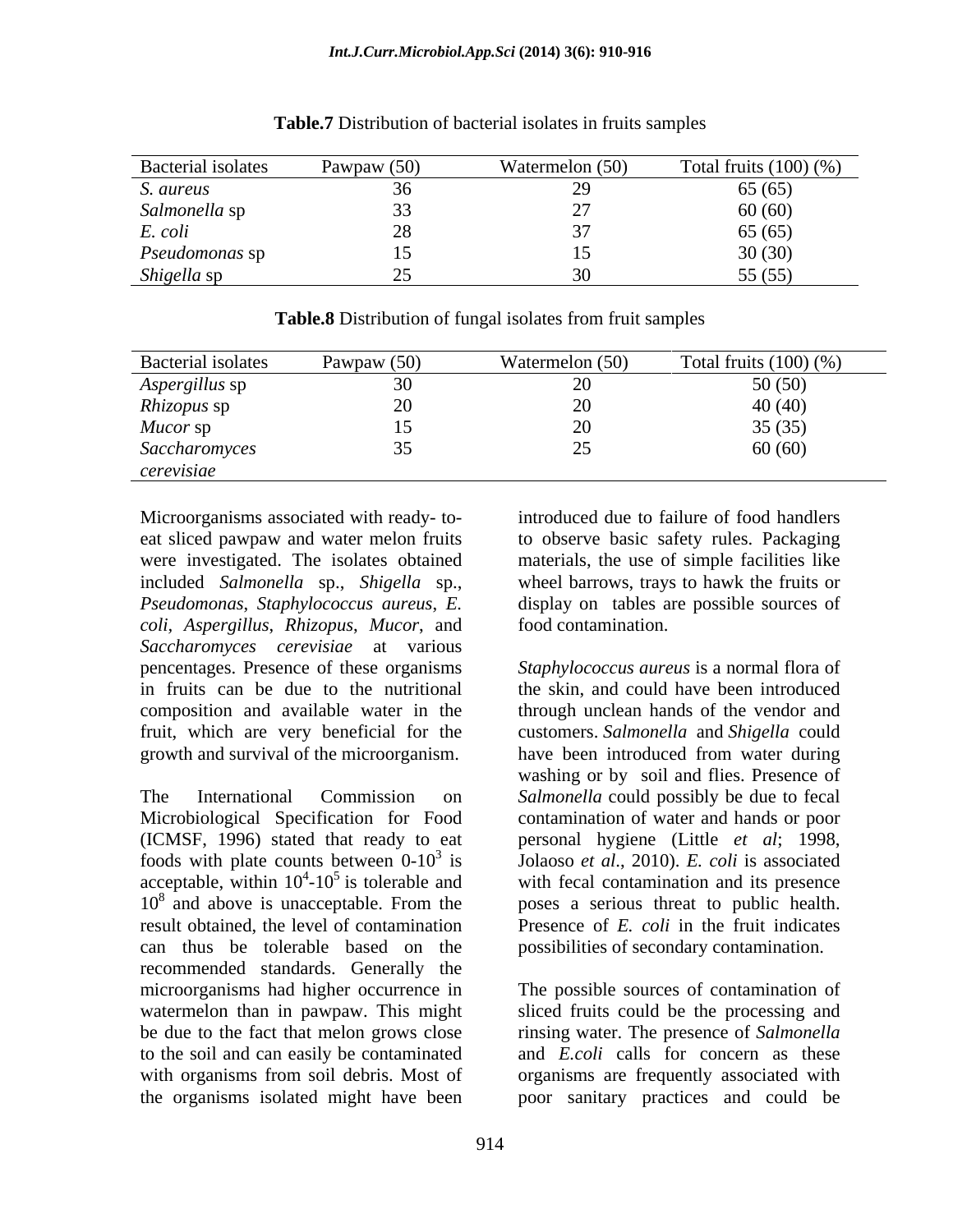pointers to danger of possible food References infections. *Pseudomonas* species are known to be environmental contaminants, Abdul-Raouf, M., Beuchat, L.R and and have been isolated from plants, humans, skin, animals, and dairy products. Their presence can be through unclean hands of the vendors, package materials or

Fungi may have been introduced into to sale points in Ado-Ekiti, Ekiti, fruits from package materials, soil Nigeria. Biological and Environmental contaminated materials used during *Science Journal for the Tropics.* processing of sliced fruits. Some fungi 5(3):77-81. produce toxins that are carcinogenic especially species of *Aspergillus* that Savadog, A., Ouattara, C.A.T., produce the toxin aflatoxin. Ingestion of aflatoxin in moldy foods has been implicated in the development of liver<br>
Contamination mechanism and cancer (Nester *et al*., 2004). The occurrence of *Aspergillius* and *Mucor* in fruits may be due to the fact that they are Barro, N., Iboudo, I., and Traore, A.S spore formers and are common (2006). Hygienic status assessment of environmental contaminants. The presence of *S. cerevisiae* and other molds is in agreement with the report of in Ouagadougou, Burkina Faso. *Africa* Splittstroesser (1987) who implicated fungi as contaminants of fresh fruits 1112. especially in the presence of injuries like Bean, N.H and Griffin, P.M (1996). Food slicing. Water and the environment may have played major roles in fungal contamination of the samples especially trends. Journal of Food Protection. during washing of the fruits. Low 53:804-817. occurrence of mucor may be due to the Beuchat, L.R (1995). Pathogenic fact that the species require organic matter for growth (Nwachukwu *et al.,* 2008).

This study showed that ready to eat sliced Bryan, F.L., Teufel, P., Riaz, S., Rooth, S., fruits were contaminated with Qadar, F and Malik Z (1992). Hazard microorganisms at various levels and included *E.coli, Salmonella* sp, Shigella street vended chat, a regionally sp, *Pseudomonas*, *Staphylococcus aureus*, *S. cerevisiae, Aspergillus*, *Mucor*, *Food Protection*. 55:708-715. *Rhizopus*. Therefore to ensure reduced Cheesbrough, M., (2002). "District microbial load and safety, good personal *laboratory practice in tropical* hygiene and proper sanitary ways of countries part 2. Cambridge processing fruits must be adopted

# **References**

- Abdul-Raouf, M., Beuchat, L.R and Ammer, M.S (1993). Survival and growth of *E.coli* 0157:H7 on salad vegetables. *Applied Environmental Microbiology.* 59: 1999-2006.
- soil. Aboloma, R.I (2008). Microbioogical analysis of bread samples from bakery Nigeria. *Biological and Environmental*  5(3):77-81.
	- Barro, N., Bello-Abdou, I.R., Itsiembou, Y., Savadog, A., Quattara, C.A.T., Nikiema, A.P and Traore, A.S (2007). Street vended foods improvement. Contamination mechanism and application of food safety. *Pakistan Journal of Nutrition.* 6(1):1- 10.
	- dish water utensils, hands and pieces of money in street food vending sites *Journal of Biotechnology*. 5:1107- 1112.
	- Bean, N.H and Griffin, P.M (1996). Food borne diseases outbreaks in the United States, 1973-1987 pathogens, vehicles, trends. *Journal of Food Protection*. 53:804-817.
	- Beuchat, L.R (1995). Pathogenic microorganisms associated with fresh produce. *Journal of Food Protection*.59:204-216.
	- analysis and critical control points of popular food in Pakistan. *Journal of*
	- Cheesbrough, M., (2002). *District laboratory practice in tropical countries part* 2. Cambridge University press.pp 163-169.